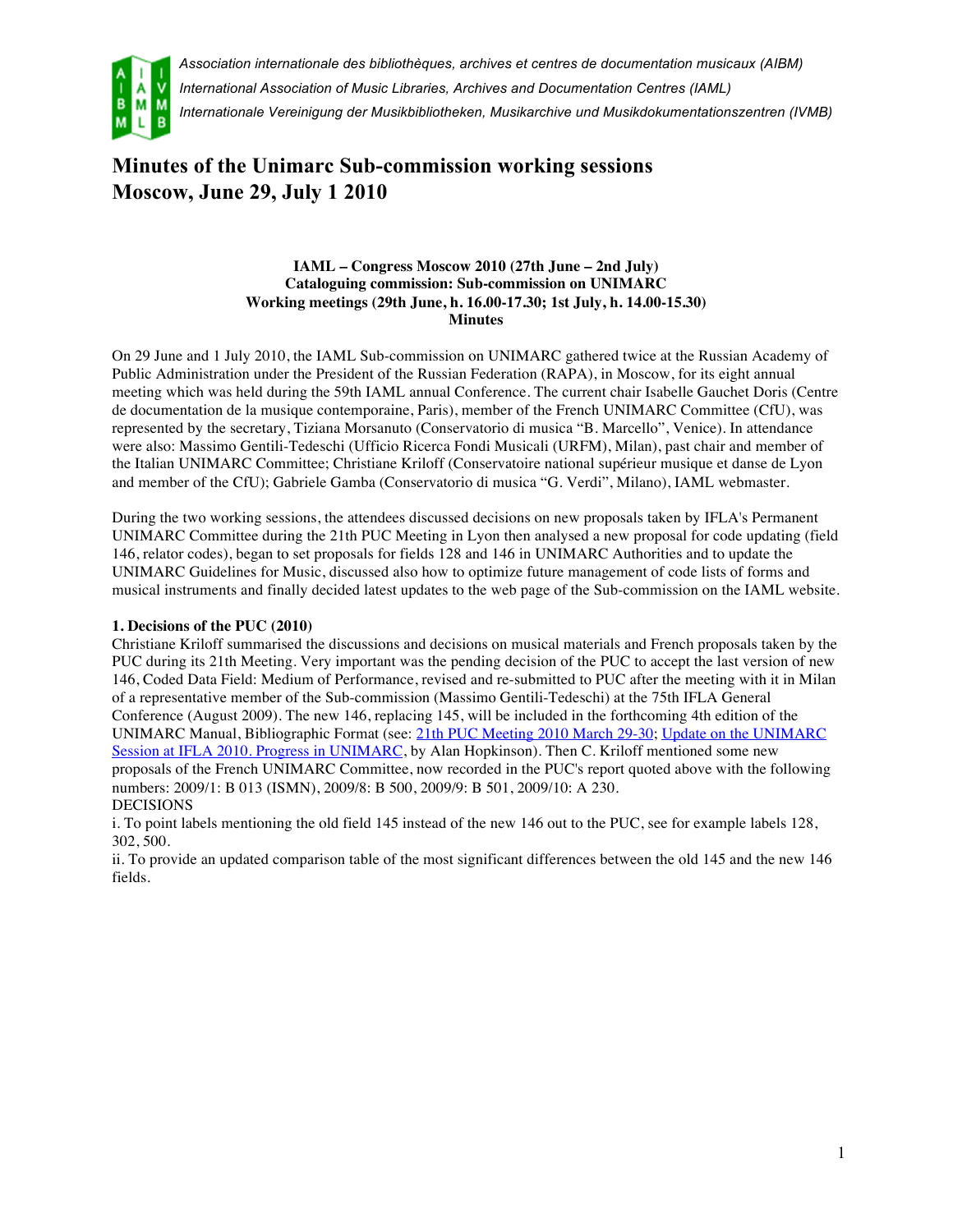

*Association internationale des bibliothèques, archives et centres de documentation musicaux (AIBM)*

*International Association of Music Libraries, Archives and Documentation Centres (IAML)*

*Internationale Vereinigung der Musikbibliotheken, Musikarchive und Musikdokumentationszentren (IVMB)*

# **2. Code updating: field 146**

French members of the CfU proposed to create in the main list of codes for field 146 new three-digit codes for specific instruments (cf. table below). These instruments can be currently coded with suffixes but this doesn't allow their use as relator codes in subfield \$4 of fields 7XX.

| Instrument         | Current code with suffix |
|--------------------|--------------------------|
| <b>Basse</b>       | tgube                    |
| Guitare électrique | tgue                     |
| Orgue électronique | kore                     |
| Orgue Hammond      | kore                     |
| Piano électrique   | kpfe                     |

#### Example

The relator code for "electric guitar" is tgue. In fields 7XX, it would be coded exactly as the acoustic guitar, \$4545\$4tgu, though the electric guitar may be played by a specialised musician. **DECISIONS** 

iii. It was considered prudent to avoid the proliferation of new code deriving from the combination with a suffix.

### **3. Code updating: relator codes**

To resolve the relationship between code 755=Vocalist and code 721=Singer

755=Vocalist = Person or organization who principally exhibits singing skills in a musical or dramatic presentation or entertainment

721=Singer= Person or organization who uses his/her/their voice with or without instrumental accompaniment to produce music. A performance may or may not include actual words.

The current definition of code  $721 =$  Singer, underlines the general ability of a person to use his/her voice to sing, while the definition of code 755 = Vocalist highlights the singing skills of a person performed in a specific musical context. Singer in its generic sense seems to accommodate different meanings, referring both to the amateur and the professional, and it could be also a synonymous for Vocalist, a noun which, in its specificity, seems to refer to a singer with vocal abilities capable of performing in public, and / or to a professional. The meanings of Singer and Vocalist given by English lexicons and websites, confirm the extent of the semantic definition of Singer detectable in UNIMARC but, unlike the standard, they are more specific for Vocalist. This term, in fact, usually takes the meaning of jazz, pop, rock, funk, etc. singer and, secondly, also solo singer (lead singer) and vocalist (backing vocals) in a band, group or other ensembles (eg. orchestra) in a dramatic or musical entertainment (eg. Cabaret). These meanings are essentially confirmed in Italian (Cantante, Vocalist - anglicism) and French lexicons (Chanteur / Chanteuse and / or Vocaliste - anglicism). It was therefore considered advisable to use the code  $755 =$  Vocalist precisely for those meanings (especially if in the source to be catalogued there is the English word Vocalist) and the code 721= Singer for all others meanings.

DECISIONS

iv. To suggest a more specific definition of the code 755 to the PUC and / or recommend it to users through the web page of the Sub-committee.

v. To inform the PUC and users, by mail and on the web, that lists of musical codes published in the Bibliographic Manual may be less updated than those published on the web page of the Sub-commission.

### **4. New proposal for UNIMARC / Authorities**

The attendees began to set proposals for fields 128 and 146 in UNIMARC Authorities.

Field 036 Music Incipit has been already published in the 3rd ed. of the UNIMARC Manual. Authorities Format, 2009.

### DECISIONS

vi. To complete the proposal of the two new fields, paying particular attention to the review of the examples.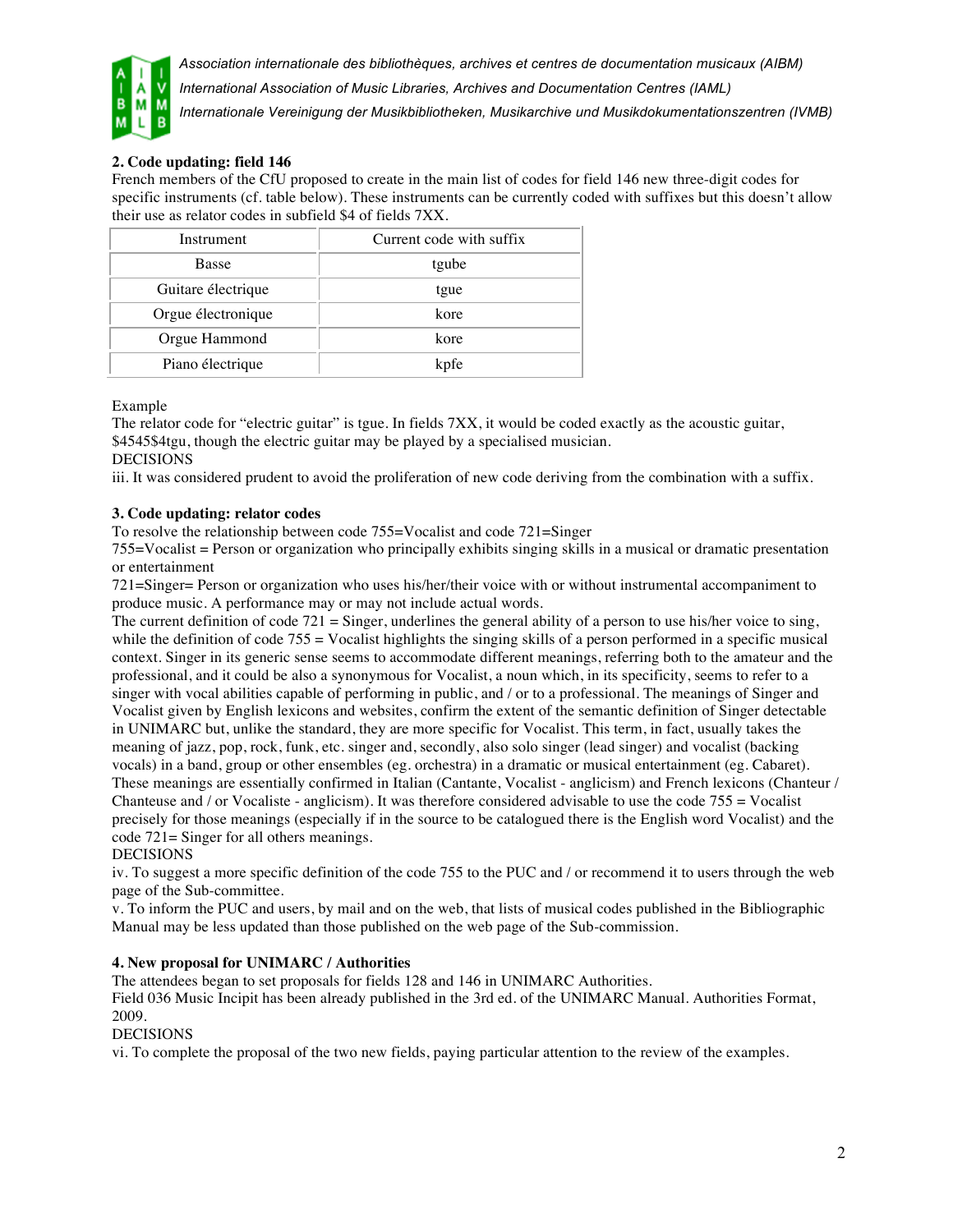

*Association internationale des bibliothèques, archives et centres de documentation musicaux (AIBM)*

*International Association of Music Libraries, Archives and Documentation Centres (IAML)*

*Internationale Vereinigung der Musikbibliotheken, Musikarchive und Musikdokumentationszentren (IVMB)*

## **5. Updating of the UNIMARC-Guidelines for Music**

The updating of the Guidelines will be necessary not only due to the upgrading of the rules for using relator codes (alphabetic codes of the list 146 may be used in subfield \$4 of fields in the 7--), but also to relevant developments of the ISBD and their close relationships with FRBR. These new rules must be explained, the examples upgraded and developments in international standards must be considered for a different structural setting of the Guidelines. For these reasons, the attendees began to consider a first paper presented by C. Kriloff mapping fields and subfields in different types of musical material.

#### DECISIONS

vii. Formally ask the PUC to entrust the IAML Sub-commission on UNIMARC to revise the Guidelines. viii. Continue and complete the update of the mapping of UNIMARC fields and subfields of musical materials.

# **6. Code lists management**

Members of the CfU pointed out the need to decide who is in charge for the updating of the online code lists for medium of performance (new 146), musical form of work (128) and specific relator codes (Appendix C). The attendees considered that the chair of the Sub-Commission is always the main responsable of the lists and of their updating. They also agreed on the need to improve scientific and technical quality of code lists making users of different nations and languages more involved in their development. Participation should be stimulated, for example, by national UNIMARC Committees which could appoint a national coordinator who can interact directly with the chair of the sub-committee.

They agreed also on a future aim: to create a single access point to each code, linking it to an URI and/or references to bibliographic sources (vocabularies, dictionaries, lexicons, etc.), images, sounds. They considered as models the list of relator codes on the website of the Library of Congress (see: MARC Code List for Relators), but also that on the website of the Italian URFM (see: Codici di relazione SBN, UNIMARC e MARC21). DECISIONS

ix. To identify and contact national UNIMARC Committees of the national branches of IAML and/or members of IAML and/or other insititutions or organizations which can be involved in the upgrading of the list.

#### **7. Website**

The partecipants analyzed, optimized and ultimately approved a joint document with proposals for updating the web page of the Sub-commission.

In particular, they have guaranteed access to all minutes and reports of annual meetings, with links to digital versions published in Fontes. Furthermore, they suggested updating links to organizations and resources of interest, thereby enriching the IAML web page "Rules and standards".

### DECISIONS

x. To deliver to the webmaster the final document, to verify that all update requests are correctly implemented.

#### **8. Comparison between original field 145 and reviewed proposed field 146 (Amsterdam / Paris / Lyon modifications in bold)**

| 145                                                                                                                                                                                               | 146                                                                                                                                                                                                                                                                                                         |
|---------------------------------------------------------------------------------------------------------------------------------------------------------------------------------------------------|-------------------------------------------------------------------------------------------------------------------------------------------------------------------------------------------------------------------------------------------------------------------------------------------------------------|
| Indicator 1: original or arrangement indicator                                                                                                                                                    | Indicator 1: original or arrangement indicator<br>- addition of "#"=not specified (for processing all the<br>cases)                                                                                                                                                                                         |
| Indicator 2: alternative medium of performance indicator                                                                                                                                          | Indicator 2: alternative medium of performance indicator                                                                                                                                                                                                                                                    |
| Subfields with fixed length 145 \$b, \$c, \$d have 8 character positions                                                                                                                          | Subfields with fixed length 146 \$b, \$c, \$d, \$e, \$f have 9<br>character positions                                                                                                                                                                                                                       |
| Code lists A/1-13 for subfields 145 \$b - \$d, positions 2-4                                                                                                                                      | Code lists $A/1-13$ for subfields 146 \$b to \$e, positions 2-4                                                                                                                                                                                                                                             |
| Suffixes of Code lists:<br>$ B.$ Codes for subfields 145 \$b - \$d, positions 5, 6<br>$\vert$ C. Codes for subfields 145 \$b - \$d, position 7<br>D. Codes for subfields 145 \$e, \$f, position 4 | - Suffixes of Code lists B are shared in several separate<br>categories, each relating to an accurate position: this<br>allows the enquiries of these data.<br>B/1- Codes for position 5: tessitura, prepared (not applied<br>to subfield \$d)<br>B/2- Codes for pos. 6: number of hands / players; keys of |